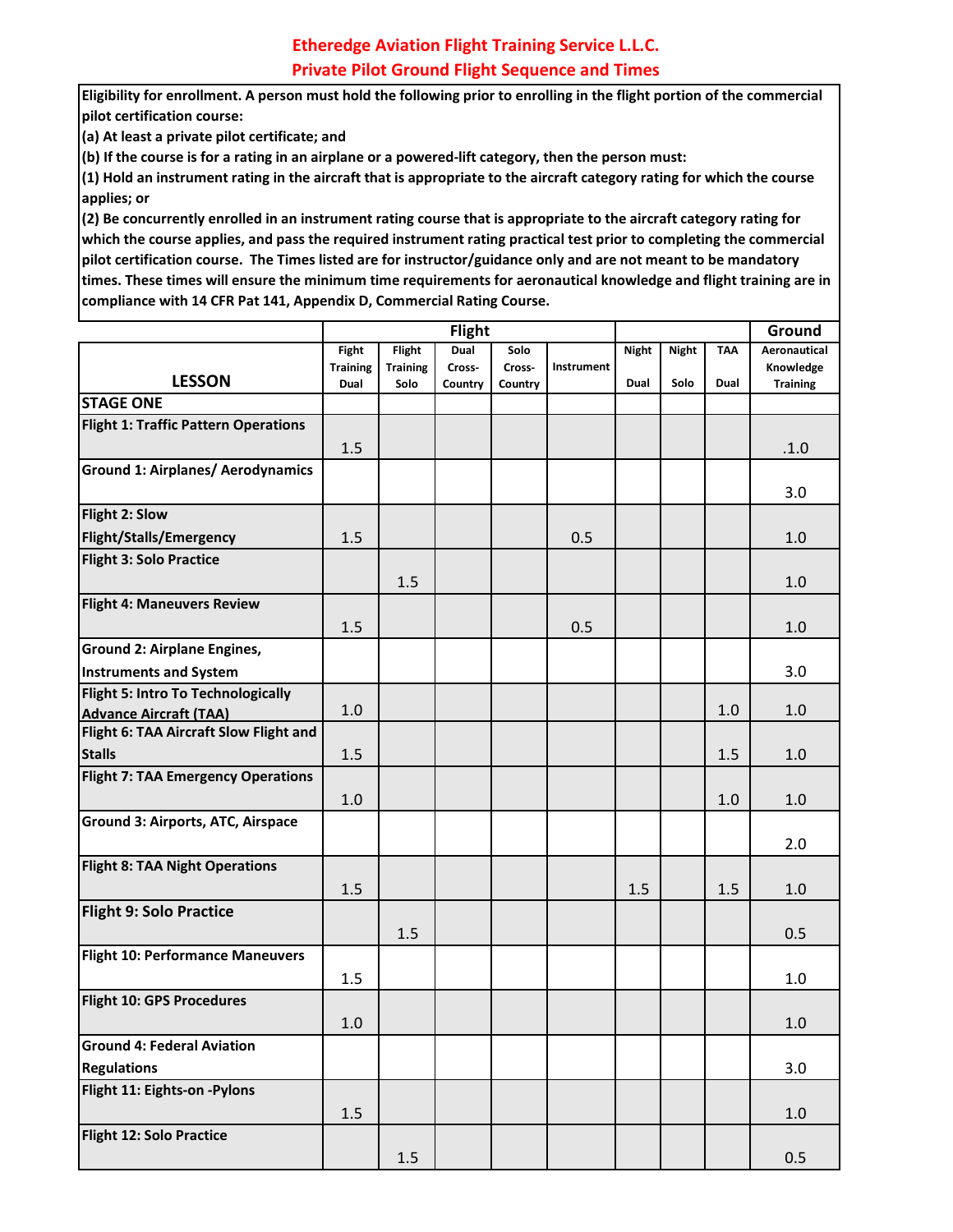| <b>Flight 13: Solo Practice</b>         |      |     |     |     |     |     |     |     |      |
|-----------------------------------------|------|-----|-----|-----|-----|-----|-----|-----|------|
|                                         |      | 1.5 |     |     |     |     |     |     | 0.5  |
| <b>Flight 14: Solo Practice</b>         |      |     |     |     |     |     |     |     |      |
|                                         |      | 1.5 |     |     |     |     |     |     | 0.5  |
| <b>Ground 5: Performance Weight and</b> |      |     |     |     |     |     |     |     |      |
| <b>Balance</b>                          |      |     |     |     |     |     |     |     | 3.0  |
| <b>Flight 15: TAA Maneuvers Review</b>  |      |     |     |     |     |     |     |     |      |
|                                         | 1.5  |     |     |     |     |     |     | 1.5 | 3.0  |
| <b>Flight 16: Solo Practice</b>         |      |     |     |     |     |     |     |     |      |
|                                         |      | 1.5 |     |     |     |     |     |     | 0.5  |
| <b>Ground Stage One Knowledge Test</b>  |      |     |     |     |     |     |     |     |      |
|                                         |      |     |     |     |     |     |     |     | 1.0  |
| Flight 17: Stage One Check              |      |     |     |     |     |     |     |     |      |
|                                         | 1.5  |     |     |     |     |     |     | 1.5 | 1.0  |
| Flight 17: DME and Intersection         |      |     |     |     |     |     |     |     |      |
| <b>Holding</b>                          | 1.0  |     |     |     |     |     |     |     | 1.0  |
| <b>Stage One Totals</b>                 | 17.5 | 7.5 | 0.0 | 0.0 | 1.0 | 1.5 | 0.0 | 8.5 | 32.5 |
|                                         |      |     |     |     |     |     |     |     |      |
|                                         |      |     |     |     |     |     |     |     |      |

|                                            | Fight           | Flight          | Dual    | Solo    |            | <b>Night</b> | <b>Night</b> | <b>TAA</b> | <b>Aeronautical</b> |
|--------------------------------------------|-----------------|-----------------|---------|---------|------------|--------------|--------------|------------|---------------------|
|                                            | <b>Training</b> | <b>Training</b> | Cross-  | Cross-  | Instrument |              |              |            | Knowledge           |
| <b>LESSON</b>                              | Dual            | Solo            | Country | Country |            | Dual         | Solo         | Dual       | <b>Training</b>     |
| <b>STAGE TWO</b>                           |                 |                 |         |         |            |              |              |            |                     |
| <b>Ground 6: Aeromedical/ADM</b>           |                 |                 |         |         |            |              |              |            |                     |
|                                            |                 |                 |         |         |            |              |              |            | 2.5                 |
| <b>Ground 7: Aviation Weather</b>          |                 |                 |         |         |            |              |              |            |                     |
|                                            |                 |                 |         |         |            |              |              |            | 3.0                 |
| Flight 18: Flight Maneuvers Review         |                 |                 |         |         |            |              |              |            |                     |
|                                            | 1.5             |                 |         |         |            |              |              |            | 1.0                 |
| <b>Ground 8: Aviation Weather Services</b> |                 |                 |         |         |            |              |              |            |                     |
|                                            |                 |                 |         |         |            |              |              |            | 3.0                 |
| <b>Flight 19: Dual Cross-Country</b>       |                 |                 |         |         |            |              |              |            |                     |
|                                            | 4.0             |                 | 4.0     |         | 1.5        |              |              |            | 1.0                 |
| Flight 20: Night Flight Local              |                 |                 |         |         |            |              |              |            |                     |
|                                            | 1.5             |                 |         |         | 0.5        | 1.5          |              |            | 1.0                 |
| <b>Ground 9: Navigation: Charts,</b>       |                 |                 |         |         |            |              |              |            |                     |
| <b>Publications, Flight Computers</b>      |                 |                 |         |         |            |              |              |            | 3.0                 |
| <b>Flight 21: Dual Night Cross-Country</b> |                 |                 |         |         |            |              |              |            |                     |
|                                            | 3.0             |                 | 3.0     |         | 1.0        | 3.0          |              |            | 1.0                 |
| Flight 22: Solo Night Local                |                 |                 |         |         |            |              |              |            |                     |
|                                            |                 | 1.5             |         |         |            |              | 1.5          |            | 0.5                 |
| <b>Ground 10: Navigation Systems</b>       |                 |                 |         |         |            |              |              |            |                     |
|                                            |                 |                 |         |         |            |              |              |            | 2.5                 |
| Flight 23: Night Cross-Country             |                 |                 |         |         |            |              |              |            |                     |
|                                            |                 | 3.0             |         | 3.0     |            |              | 3.0          |            | 1.0                 |
| <b>Flight 24: Solo Cross-Country</b>       |                 |                 |         |         |            |              |              |            |                     |
|                                            |                 | 3.0             |         | 3.0     |            |              |              |            | 0.5                 |
| <b>Flight 25: Instrument Review</b>        |                 |                 |         |         |            |              |              |            |                     |
|                                            | 1.5             |                 |         |         | 1.5        |              |              |            | 1.0                 |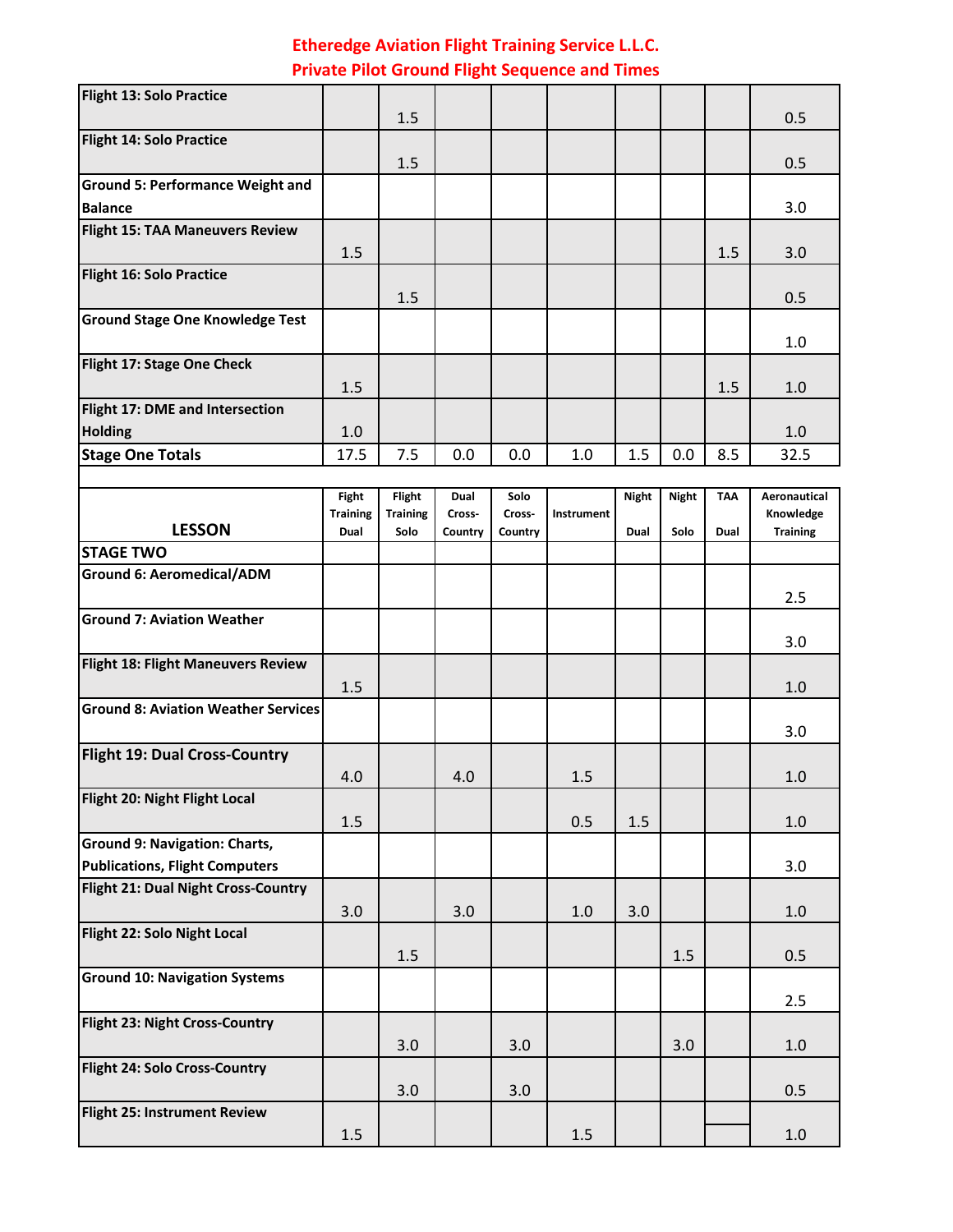| Flight 26: Solo Cross-Country          |      |      |     |      |     |     |     |     |         |
|----------------------------------------|------|------|-----|------|-----|-----|-----|-----|---------|
|                                        |      | 5.0  |     | 5.0  |     |     |     |     | 1.0     |
| <b>Flight 27: Solo Cross-Country</b>   |      |      |     |      |     |     |     |     |         |
|                                        |      | 5.0  |     | 5.0  |     |     |     |     | 1.0     |
| Flight 28: Solo Night-Local            |      |      |     |      |     |     |     |     |         |
|                                        |      | 1.5  |     |      |     |     | 1.5 |     | 0.5     |
| Flight 29: Solo Cross-Country          |      |      |     |      |     |     |     |     |         |
|                                        |      | 5.0  |     | 5.0  |     |     |     |     | 1.0     |
| Flight 30: Solo Cross-Country          |      |      |     |      |     |     |     |     |         |
|                                        |      | 5.0  |     | 5.0  |     |     |     |     | 1.0     |
| <b>Ground 11: Flight Operations</b>    |      |      |     |      |     |     |     |     |         |
|                                        |      |      |     |      |     |     |     |     | 2.0     |
| <b>Flight 31: Maneuvers Review</b>     |      |      |     |      |     |     |     |     |         |
|                                        | 1.5  |      |     |      | 0.5 |     |     |     | 1.0     |
| Flight 32: Solo Cross-Country          |      |      |     |      |     |     |     |     |         |
|                                        |      | 5.0  |     | 5.0  |     |     |     |     | 1.0     |
| Flight 33: Solo Cross-Country          |      |      |     |      |     |     |     |     |         |
|                                        |      | 7.0  |     | 7.0  |     |     |     |     | 1.0     |
| <b>Ground Stage Two Knowledge Test</b> |      |      |     |      |     |     |     |     |         |
|                                        |      |      |     |      |     |     |     |     | $1.0\,$ |
| <b>Ground End-of-Course Knowledge</b>  |      |      |     |      |     |     |     |     |         |
| <b>Test</b>                            |      |      |     |      |     |     |     |     | 3.0     |
| Flight 34: Stage Two                   |      |      |     |      |     |     |     |     |         |
|                                        | 1.0  |      |     |      |     |     |     |     | 1.0     |
| <b>Stage Two Totals</b>                | 14.0 | 41.0 | 7.0 | 38.0 | 6.0 | 4.5 | 6.0 | 0.0 | 35.5    |

|                                         | <b>Fight</b>    | Flight          | Dual    | Solo    |            | <b>Night</b> | <b>Night</b> | <b>TAA</b> | <b>Aeronautical</b> |
|-----------------------------------------|-----------------|-----------------|---------|---------|------------|--------------|--------------|------------|---------------------|
|                                         | <b>Training</b> | <b>Training</b> | Cross-  | Cross-  | Instrument |              |              |            | Knowledge           |
| <b>LESSON</b>                           | Dual            | Solo            | Country | Country |            | Dual         | Solo         | Dual       | <b>Training</b>     |
| <b>STAGE THREE</b>                      |                 |                 |         |         |            |              |              |            |                     |
| <b>Flight 35: TAA-Performance</b>       |                 |                 |         |         |            |              |              |            |                     |
| <b>Maneuvers</b>                        | 1.5             |                 |         |         |            |              |              | 1.5        | 1.0                 |
| <b>Flight 36: TAA- Eights-on-Pylons</b> |                 |                 |         |         |            |              |              |            |                     |
|                                         | 1.5             |                 |         |         | 0.5        |              |              | 1.5        | 1.0                 |
| <b>Flight 37: Solo Practice</b>         |                 |                 |         |         |            |              |              |            |                     |
|                                         |                 | 1.5             |         |         |            |              |              |            | 0.5                 |
| <b>Flight 38: Solo Practice</b>         |                 |                 |         |         |            |              |              |            |                     |
|                                         |                 | 1.5             |         |         |            |              |              |            | 0.5                 |
| <b>Flight 39: Maneuvers Review</b>      |                 |                 |         |         |            |              |              |            |                     |
|                                         | 1.5             |                 |         |         |            |              |              |            | 1.0                 |
| <b>Flight 40: Maneuvers Review</b>      |                 |                 |         |         |            |              |              |            |                     |
|                                         | 1.5             |                 |         |         |            |              |              |            | 1.0                 |
| Flight 41: Solo Practice                |                 |                 |         |         |            |              |              |            |                     |
|                                         |                 | 1.5             |         |         |            |              |              |            | 0.5                 |
| <b>Flight 42: Solo Practice</b>         |                 |                 |         |         |            |              |              |            |                     |
|                                         |                 | 1.5             |         |         |            |              |              |            | 1.0                 |
| <b>Flight 43: TAA-Maneuvers Review</b>  |                 |                 |         |         |            |              |              |            |                     |
|                                         | 1.5             |                 |         |         | 0.5        |              |              | 1.5        | 1.0                 |